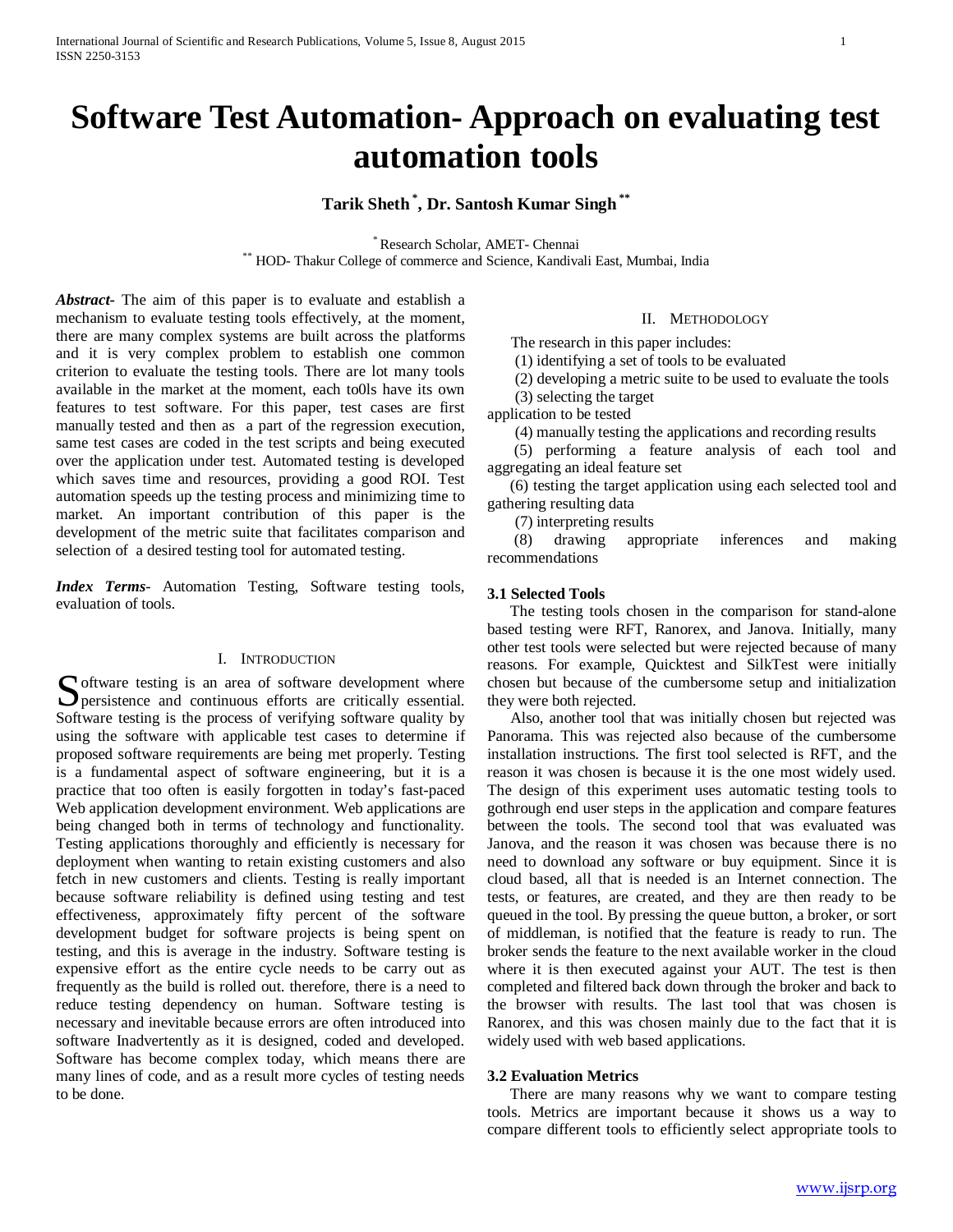use based on what testing needs are at the given time. The criteria for comparison in each tool studied are as follows: features, debugging help, automated progress, support for the testing process, usability, and requirements.

 The first metric that will be looked at are the features in each tool. Each feature will be highlighted and compared among the different tools. Table 1 is a description of how the features metric will be defined in this project. The features are listed and then evaluated with each tool.

**Table 1:**

| Definition                                                                                                                            |                                  |
|---------------------------------------------------------------------------------------------------------------------------------------|----------------------------------|
| This feature will determine<br>whether or not an install is<br>required to use software                                               | Install required                 |
| This feature provided by the<br>software, e.g. install required or<br>cloud based                                                     | Cloud Based                      |
| This feature provided by the<br>software, e.g. can test scripts be<br>recorded with<br>clicks or is programming<br>knowledge required | Knowledge of scripts<br>required |
| This feature provided by the<br>software, e.g. some tests done<br>strictly on lines of<br>code                                        | Access to code required          |

# **3.3 General Testing Approach**

 The tools will be evaluated for their support for web-based testing. The AUT (application under test) was manually tested for a given amount of time. During the stage of manual testing, each feature in the AUT was reviewed to confirm all features were working. In the testing approach, test scripts were written based on what the AUT was written to do. In the automatic testing stage, once each test script below was written, the tests could easily be played over and over depending on how often tests on AUT needed to be run.

**Table 2:**

| Definition of Test Scripts |                                                                                                                                                                 |
|----------------------------|-----------------------------------------------------------------------------------------------------------------------------------------------------------------|
| Verify All Services Appear | This script verifies that after<br>logging into application that<br>under the first tab, equipment<br>and services, that all current<br>services appear on page |
| Verify Login Works         | This script verifies that a user<br>can successfully login.                                                                                                     |
| Verify Tabs Work           | This script verifies that after<br>logging into application that<br>under the statements tab the                                                                |

|                                                | statement<br>current<br>appears<br>successfully.                                    |
|------------------------------------------------|-------------------------------------------------------------------------------------|
| Verify<br><b>Statements</b><br>are<br>Viewable | Verify if the statements<br>are<br>viewable.                                        |
| Verify Logout Works                            | This script verifies that the<br>current user can successfully<br>log out.          |
| Verify Pay Online Works                        | This script verifies that<br>a<br>online<br>payment<br>can<br>successfully be made. |

## **3.4 Target Application**

 In the experiment the application chosen for the comparison is a customer web based application. This particular application was chosen because users need to use the site to access their services to which they currently subscribe to, view current billing statements and history, view toll calls, change account settings and pay their bill online

# III. EXPERIMENTAL RESULTS

 For each test that was completed, the metrics were outlined and results found for each metric. Results were first taken by reviewing the first tool, RFT.

**Table 3:**

|                                  | <b>Ranorex</b> | <b>Rational</b><br>Functional<br><b>Tester</b> | Janova         |
|----------------------------------|----------------|------------------------------------------------|----------------|
| Install required                 | Yes            | Yes                                            | N <sub>0</sub> |
| Cloud Based                      | No             | No.                                            | Yes            |
| Knowledge of<br>scripts required | N <sub>0</sub> | N <sub>0</sub>                                 | N <sub>0</sub> |
| Access to code<br>required       | No             | Yes                                            | N <sub>0</sub> |
| List of features                 | Yes            | No                                             | No             |

 The next metric results set is for tool usability. This was found to be important when trying to determine which tool would be best to use. The ease of installation is very important if time is a factor. Table 4 shows the results found in looking at usability metric via a ranking system from 1 through 10. Table 4 shows the results found in looking at the usability metric.

## **Table 4: Results of Tool Usability**

|                            | Ranorex                    | Rational<br>Functional<br><b>Tester</b>                                                           | Janova     |
|----------------------------|----------------------------|---------------------------------------------------------------------------------------------------|------------|
| of<br>Ease<br>installation | Very easy<br>to<br>install | Quite a few<br>steps<br>to<br>install. In<br>addition to the<br>software, it is<br>required<br>to | No install |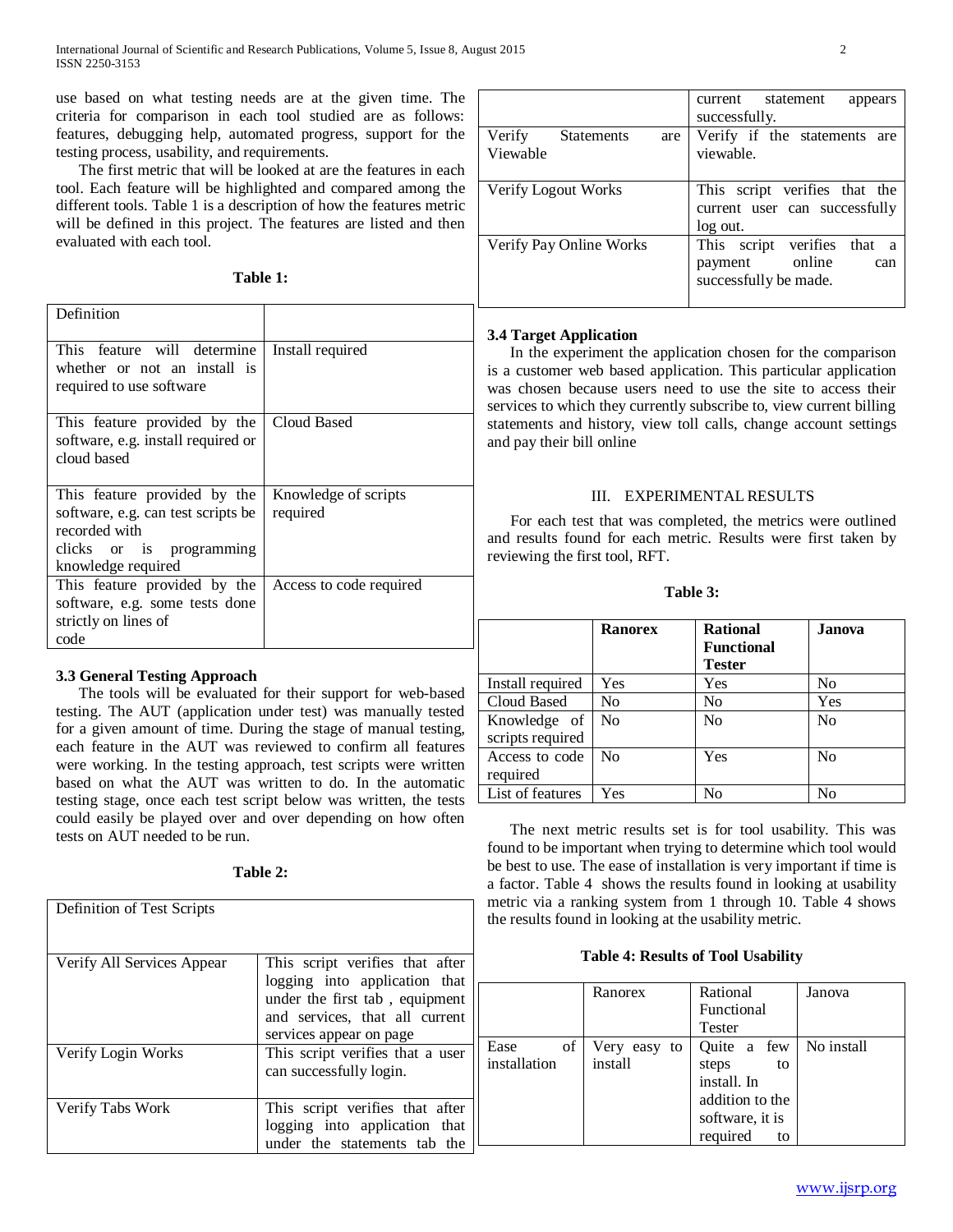| User friendly             | Yes          | install<br>also<br><b>IBM</b><br>Installation<br>Manager<br>Yes | Yes               |
|---------------------------|--------------|-----------------------------------------------------------------|-------------------|
| interface                 |              |                                                                 |                   |
| Helpfulness               | Error        | Error                                                           | Error             |
| of error                  | messages     | messages                                                        | messages          |
| messages                  | documented   | were                                                            | documented        |
|                           |              | documented                                                      |                   |
|                           |              | website<br>on                                                   |                   |
|                           |              | when<br>but                                                     |                   |
|                           |              | using links to                                                  |                   |
|                           |              | get                                                             |                   |
|                           |              | additional                                                      |                   |
|                           |              | help on how                                                     |                   |
|                           |              | to                                                              |                   |
|                           |              | resolve, many                                                   |                   |
|                           |              | links were                                                      |                   |
|                           |              | broken and no                                                   |                   |
|                           |              | help existed.                                                   |                   |
|                           |              | Had to email                                                    |                   |
|                           |              | technical                                                       |                   |
|                           |              | and<br>support                                                  |                   |
|                           |              | wait average                                                    |                   |
|                           |              | of 24 hours                                                     |                   |
|                           |              | for response.                                                   |                   |
| Tutorial<br><sub>on</sub> | Very easy to | From Help /                                                     | Not<br>easy<br>to |
| How-to-use                | follow       | Getting                                                         | find              |
|                           |              | started, there                                                  |                   |
|                           |              | is a "getting                                                   |                   |
|                           |              | started with                                                    |                   |
|                           |              | the                                                             |                   |
|                           |              | product" link                                                   |                   |
|                           |              | that is<br>very                                                 |                   |
|                           |              | useful                                                          |                   |

## **Table 5: Usability of Testing Tools – Range 1 – 10 (1 Lowest to 10 Highest)**

|                                         | Ranorex | Rational<br>Functional<br><b>Tester</b> | Janova         |
|-----------------------------------------|---------|-----------------------------------------|----------------|
| of<br>Ease<br>installation              | 8       |                                         | <b>NA</b>      |
| User friendly<br>interface              | 6       | 7                                       |                |
| Helpfulness of<br>error<br>messages     | 7       | 8                                       | 3              |
| Tutorial<br><sub>on</sub><br>How-to-use | 6       | 5                                       | $\overline{2}$ |

### IV. CONCLUSIONS

 In concluding this research paper, I have learned that software testing tools are very Different and it really depends on the context. It takes time and effort and having a software testing goal to know which tool is the best suitable to use given the type of software testing needs and test requirements needs. My personal recommendations are not just restricted with the three tools that have been through the metrics in this research but to evaluate other tools which are in the market based on the parameters defined in the paper. Depending on the needs of a given AUT, the tools recommended would be different given the web based applications or stand alone and thick client appliocations. RFT is definitely the tool to be used when regression testing is important. Janova is the best tool given it is cloud based and can be accessed from any testing machine with internet access. Ranorex is the best tool for web based applications given the different test automation tools built into the software package as it provides packaged test solution.

 My vision for the ideal tool is one that is cloud based with no install required and is easy to learn how to use. The ideal testing tool should be easy to navigate, ease of use/ script and also include many tutorials on how to get started in using the tool. It should also have very minimal defects since the bugs encountered during this research were so time consuming to get through it.

## V. FUTURE WORK

 The extension of this research paper would be to evaluate the testing tools with respect to technical details such as coding, debugging and support of the technologies. There is a lot to research in this area as there are at least 40 different testing tools available in the market which one needs to explore and come up with the test metrics which can help users and companies to evaluate and select a testing tool which reduces testing cycles and time to market of the software.

#### **REFERENCES**

- [1] T. K. Abdel-Hamid, The Economics of Software Quality Assurance: A Simulation-Based Case Study, (Management Information Systems Research Center, University of Minnesota), URL: http://www. jstor. org/pss/249206, 1988.
- [2] J. Meek, N. Debnath, I. Lee, H. Lee. Algorithmic Design and Implementation of an Automated Testing tool, URL: http://www. computer. org. coast. uncwil.edu/portal/web/csdl/abs/proceedings/itng/2011/4367/00/4367a054to c. htm. pp. 54-59, Eighth International Conference on Information Technology: New Generations,2011.
- [3] N. Koochakzadeh, V. Garousi, A Tester-Assisted Methodology for Test

Redundancy Detection, Advances in Software Engineering, Hindawi Publishing Corporation, V 2010, Article ID 932686, 2009, URL: http://www.hindawi.com/journals/ase/2010/932686/

- [4] Sara Sprenkle, Holly Esquivel, Barbara Hazelwood, Lori Pollock, WebVizor:A Visualization Tool for Applying Automated Oracles and Analyzing Test Results of Web Applications, IEEE Computer Society, August 2008.
- [5] Macario Polo, Sergio Tendero, Mario Piattini, Integrating techniques and tools for testing automation, EBSCO host database, ISSN# 09600833, Wiley Publishers, March 2007.
- [6] Darryl Taft, IBM Readies Rational Revamp, EBSCO host database, ISSN#